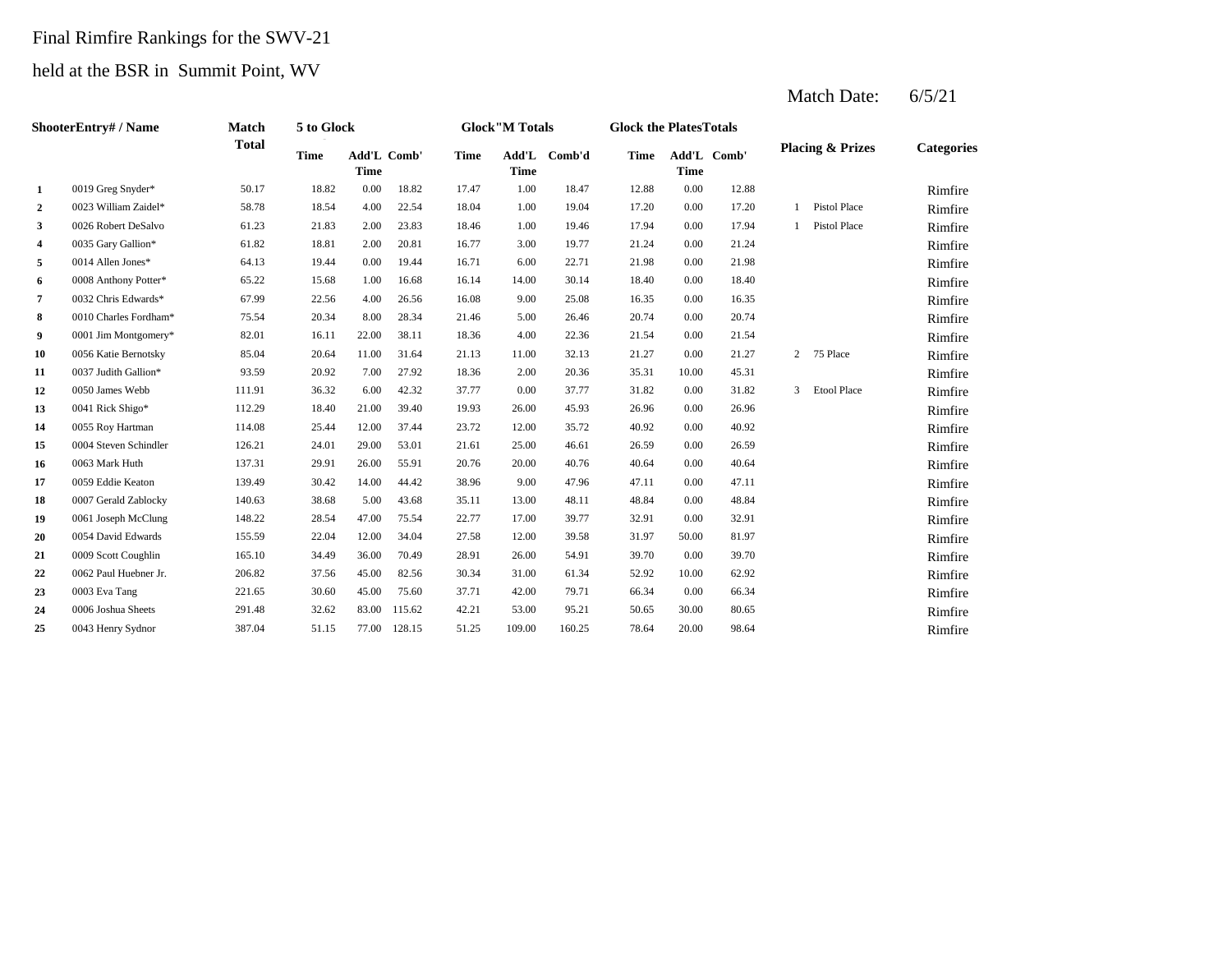### Final GLOCK Girl Rankings for the SWV-21

### held at the BSR in Summit Point, WV

|   | <b>ShooterEntry#/Name</b>    | <b>Match</b> | 5 to Glock |                     |        |       | <b>Glock</b> "M Totals |        | <b>Glock the Plates Totals</b> |               |        |   |                             |
|---|------------------------------|--------------|------------|---------------------|--------|-------|------------------------|--------|--------------------------------|---------------|--------|---|-----------------------------|
|   |                              | <b>Total</b> | Time       | Add'L Comb'<br>Time |        | Time  | Add'L<br>Time          | Comb'd | Time                           | Add'L<br>Time | Comb'  |   | <b>Placing &amp; Prizes</b> |
| 1 | 0057 Katie Bernotsky         | 71.70        | 22.67      | 3.00                | 25.67  | 20.93 | 6.00                   | 26.93  | 19.10                          | 0.00          | 19.10  |   | 100 Place                   |
| 2 | 0039 Judith Gallion*         | 97.05        | 21.01      | 22.00               | 43.01  | 20.27 | 6.00                   | 26.27  | 27.77                          | 0.00          | 27.77  |   | 100 Place                   |
| 3 | 0005 Rachel Planer           | 293.95       | 33.87      | 54.00               | 87.87  | 30.67 | 20.00                  | 50.67  | 75.41                          | 80.00         | 155.41 |   | <b>Etool Place</b>          |
| 4 | 0065 Mariannette Oyola-Perez | 388.33       | 47.20      | 92.00               | 139.20 | 41.23 | 59.00                  | 100.23 | 88.90                          | 60.00         | 148.90 | 3 | Knife Place                 |
| 5 | 0067 Madeline Negron         | 432.25       | 66.05      | 73.00               | 139.05 | 63.63 | 34.00                  | 97.63  | 125.57                         | 70.00         | 195.57 |   |                             |
| 6 | 0069 Michelle Baker          | 548.98       | 35.03      | 109.00              | 144.03 | 29.17 | 144.00                 | 173.17 | 101.78                         | 130.00        | 231.78 |   |                             |
| 7 | 0070 Heather Lamboy          | 579.47       | 37.47      | 189.00              | 226.47 | 34.69 | 189.00                 | 223.69 | 79.31                          | 50.00         | 129.31 |   |                             |
| 8 | 0066 Aliza Nogueras          | 631.52       | 71.32      | 181.00              | 252.32 | 68.58 | 129.00                 | 197.58 | 111.62                         | 70.00         | 181.62 |   |                             |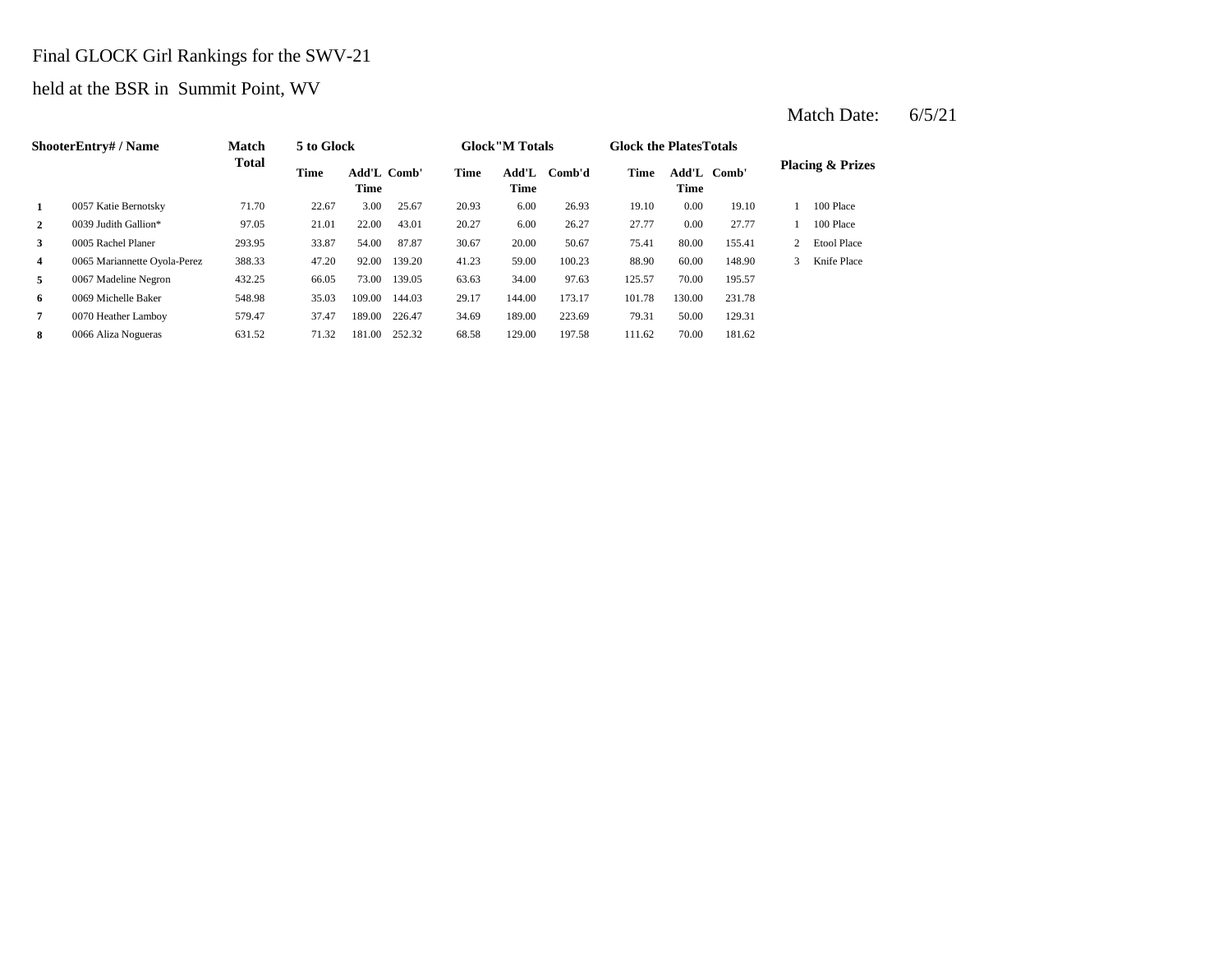### Final Pocket GLOCK Rankings for the SWV-21

### held at the BSR in Summit Point, WV

|                | <b>ShooterEntry#/Name</b> | Match<br><b>Total</b> | 5 to Glock |                            |        |       | <b>Glock</b> "M Totals |        | <b>Glock the Plates Totals</b> |        |             |   |                             |
|----------------|---------------------------|-----------------------|------------|----------------------------|--------|-------|------------------------|--------|--------------------------------|--------|-------------|---|-----------------------------|
|                |                           |                       | Time       | <b>Add'L Comb'</b><br>Time |        | Time  | Add'L<br>Time          | Comb'd | Time                           | Time   | Add'L Comb' |   | <b>Placing &amp; Prizes</b> |
| 1              | 0020 Greg Snyder*         | 41.35                 | 12.14      | 0.00                       | 12.14  | 12.89 | 0.00                   | 12.89  | 16.32                          | 0.00   | 16.32       |   | 100 Place                   |
| $\overline{2}$ | 0017 Harry Russell*       | 45.56                 | 13.35      | 1.00                       | 14.35  | 13.15 | 1.00                   | 14.15  | 17.06                          | 0.00   | 17.06       |   | Pistol Random               |
| 3              | 0024 William Zaidel*      | 55.49                 | 13.93      | 3.00                       | 16.93  | 13.34 | 0.00                   | 13.34  | 25.22                          | 0.00   | 25.22       |   |                             |
| 4              | 0002 Jim Montgomery*      | 56.11                 | 13.93      | 3.00                       | 16.93  | 12.16 | 6.00                   | 18.16  | 21.02                          | 0.00   | 21.02       |   |                             |
| 5              | 0015 Allen Jones*         | 56.47                 | 14.90      | $0.00\,$                   | 14.90  | 13.04 | 5.00                   | 18.04  | 23.53                          | 0.00   | 23.53       |   |                             |
| 6              | 0027 Robert DeSalvo       | 62.03                 | 13.85      | 7.00                       | 20.85  | 16.04 | 3.00                   | 19.04  | 22.14                          | 0.00   | 22.14       |   | 100 Place                   |
| 7              | 0034 Simon LeRay*         | 65.48                 | 14.76      | 1.00                       | 15.76  | 14.99 | 6.00                   | 20.99  | 18.73                          | 10.00  | 28.73       |   |                             |
| 8              | 0013 Rodney Leeber*       | 77.26                 | 11.91      | 3.00                       | 14.91  | 12.19 | 1.00                   | 13.19  | 19.16                          | 30.00  | 49.16       |   |                             |
| 9              | 0011 Charles Fordham*     | 82.29                 | 14.64      | 8.00                       | 22.64  | 19.45 | 5.00                   | 24.45  | 25.20                          | 10.00  | 35.20       |   |                             |
| 10             | 0030 Edward Zebedies      | 86.67                 | 22.56      | 10.00                      | 32.56  | 20.08 | 0.00                   | 20.08  | 34.03                          | 0.00   | 34.03       | 2 | <b>Etool Place</b>          |
| 11             | 0053 John Green           | 93.30                 | 16.49      | 7.00                       | 23.49  | 17.86 | 2.00                   | 19.86  | 29.95                          | 20.00  | 49.95       | 3 | Knife Place                 |
| 12             | 0051 James Webb           | 118.59                | 30.73      | 3.00                       | 33.73  | 31.07 | 5.00                   | 36.07  | 48.79                          | 0.00   | 48.79       |   |                             |
| 13             | 0049 Joe Modica           | 191.71                | 16.73      | 11.00                      | 27.73  | 16.95 | 12.00                  | 28.95  | 35.03                          | 100.00 | 135.03      |   |                             |
| 14             | 0064 Itzel Nogueras       | 435.48                | 57.13      | 48.00                      | 105.13 | 66.44 | 26.00                  | 92.44  | 137.91                         | 100.00 | 237.91      |   | Pistol New Members 1        |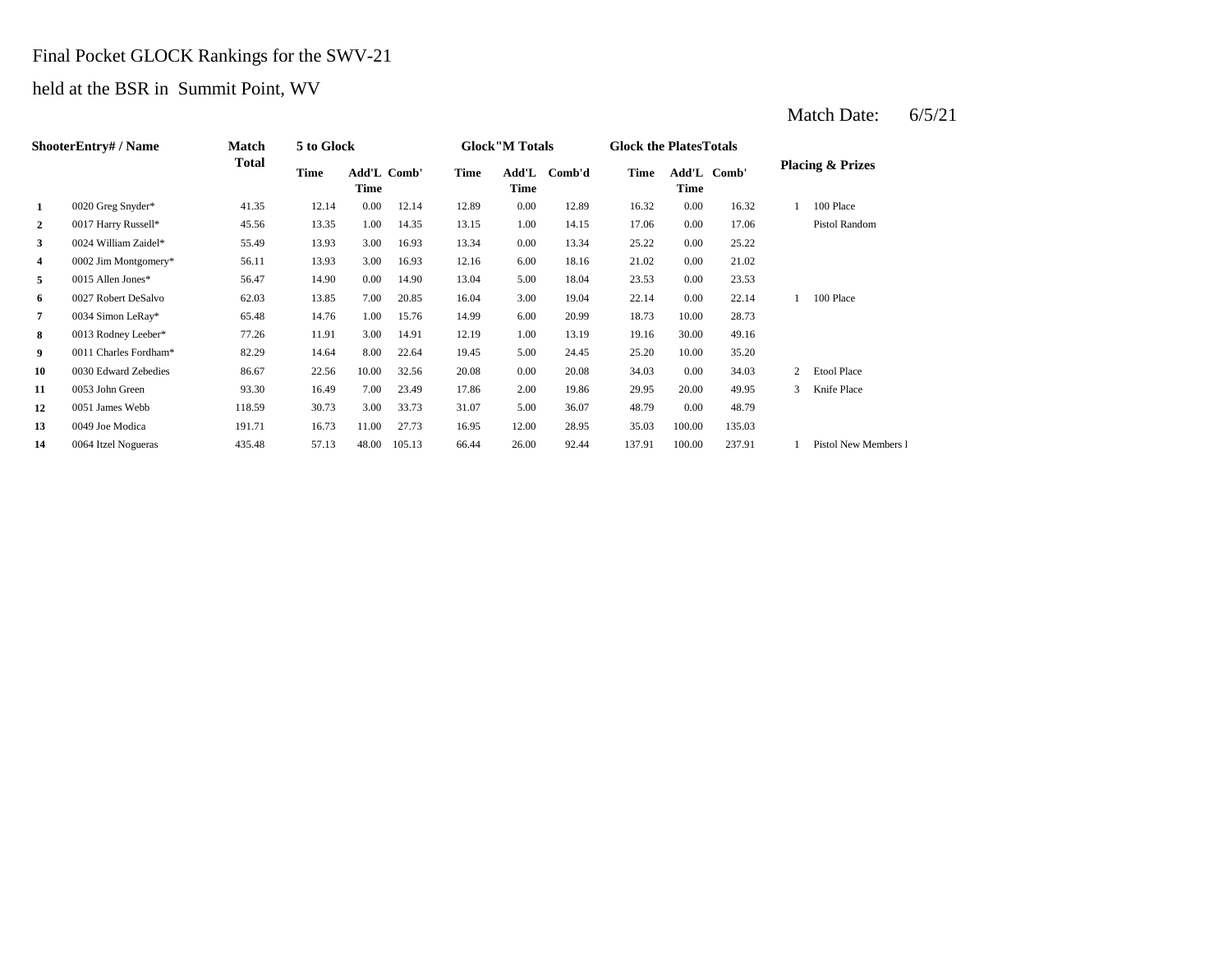### Final Stock MOS Rankings for the SWV-21

held at the BSR in Summit Point, WV

|                | ShooterEntry#/Name     | <b>Match</b> | 5 to Glock  |                     |       | <b>Glock</b> "M Totals |       |              | <b>Glock the PlatesTotals</b> |      |             |              |                             |
|----------------|------------------------|--------------|-------------|---------------------|-------|------------------------|-------|--------------|-------------------------------|------|-------------|--------------|-----------------------------|
|                |                        | <b>Total</b> | <b>Time</b> | Add'L Comb'<br>Time |       | Time                   | Time  | Add'L Comb'd | <b>Time</b>                   | Time | Add'L Comb' |              | <b>Placing &amp; Prizes</b> |
| 1              | 0045 Mark Miller*      | 45.18        | 15.21       | 3.00                | 18.21 | 11.83                  | 4.00  | 15.83        | 11.14                         | 0.00 | 11.14       |              |                             |
| $\overline{2}$ | 0021 Greg Snyder*      | 49.73        | 17.72       | 3.00                | 20.72 | 15.83                  | 2.00  | 17.83        | 11.18                         | 0.00 | 11.18       |              |                             |
| 3              | 0044 Robert Zuniga*    | 52.70        | 16.16       | 2.00                | 18.16 | 12.40                  | 9.00  | 21.40        | 13.14                         | 0.00 | 13.14       |              |                             |
| 4              | 0025 William Zaidel*   | 53.89        | 18.61       | 1.00                | 19.61 | 16.24                  | 2.00  | 18.24        | 16.04                         | 0.00 | 16.04       |              |                             |
| 5              | 0018 Harry Russell*    | 56.28        | 21.04       | 1.00                | 22.04 | 18.76                  | 1.00  | 19.76        | 14.48                         | 0.00 | 14.48       |              |                             |
| 6              | 0046 Lance Dehler*     | 64.55        | 19.71       | 0.00                | 19.71 | 21.13                  | 7.00  | 28.13        | 16.71                         | 0.00 | 16.71       | 1            | Pistol Place                |
| $\overline{7}$ | 0033 Chris Edwards*    | 68.30        | 22.16       | 3.00                | 25.16 | 18.07                  | 8.00  | 26.07        | 17.07                         | 0.00 | 17.07       |              |                             |
| 8              | 0047 Charlie Pye       | 69.50        | 19.37       | 4.00                | 23.37 | 15.63                  | 12.00 | 27.63        | 18.50                         | 0.00 | 18.50       | $\mathbf{1}$ | 100 Place                   |
| 9              | 0012 Charles Fordham*  | 71.69        | 18.74       | 10.00               | 28.74 | 19.49                  | 6.00  | 25.49        | 17.46                         | 0.00 | 17.46       |              |                             |
| 10             | 0036 Gary Gallion*     | 72.56        | 23.39       | 11.00               | 34.39 | 18.64                  | 6.00  | 24.64        | 13.53                         | 0.00 | 13.53       |              |                             |
| 11             | 0042 Rick Shigo*       | 74.61        | 23.29       | 8.00                | 31.29 | 21.51                  | 4.00  | 25.51        | 17.81                         | 0.00 | 17.81       |              |                             |
| 12             | 0022 James Thurston*   | 80.88        | 24.66       | 4.00                | 28.66 | 24.58                  | 3.00  | 27.58        | 24.64                         | 0.00 | 24.64       |              |                             |
| 13             | 0058 Katie Bernotsky   | 85.64        | 26.40       | 13.00               | 39.40 | 22.74                  | 7.00  | 29.74        | 16.50                         | 0.00 | 16.50       | 2            | <b>Etool Place</b>          |
| 14             | 0040 Judith Gallion*   | 85.72        | 19.02       | 13.00               | 32.02 | 17.99                  | 19.00 | 36.99        | 16.71                         | 0.00 | 16.71       |              |                             |
| 15             | 0048 Douglas Klein     | 105.82       | 35.19       | 5.00                | 40.19 | 33.62                  | 2.00  | 35.62        | 30.01                         | 0.00 | 30.01       | 3            | Knife Place                 |
| 16             | 0052 James Webb        | 108.34       | 35.51       | 2.00                | 37.51 | 38.52                  | 2.00  | 40.52        | 30.31                         | 0.00 | 30.31       |              |                             |
| 17             | 0068 Roberto Nogueras  | 112.83       | 39.71       | 3.00                | 42.71 | 28.22                  | 12.00 | 40.22        | 29.90                         | 0.00 | 29.90       |              |                             |
| 18             | 0016 Michael Keglovitz | 113.65       | 26.37       | 24.00               | 50.37 | 25.85                  | 6.00  | 31.85        | 31.43                         | 0.00 | 31.43       |              |                             |
| 19             | 0031 Edward Zebedies   | 142.87       | 39.50       | 8.00                | 47.50 | 44.22                  | 2.00  | 46.22        | 49.15                         | 0.00 | 49.15       |              |                             |
| 20             | 0060 Eddie Keaton      | 171.22       | 41.33       | 10.00               | 51.33 | 52.40                  | 30.00 | 82.40        | 37.49                         | 0.00 | 37.49       |              |                             |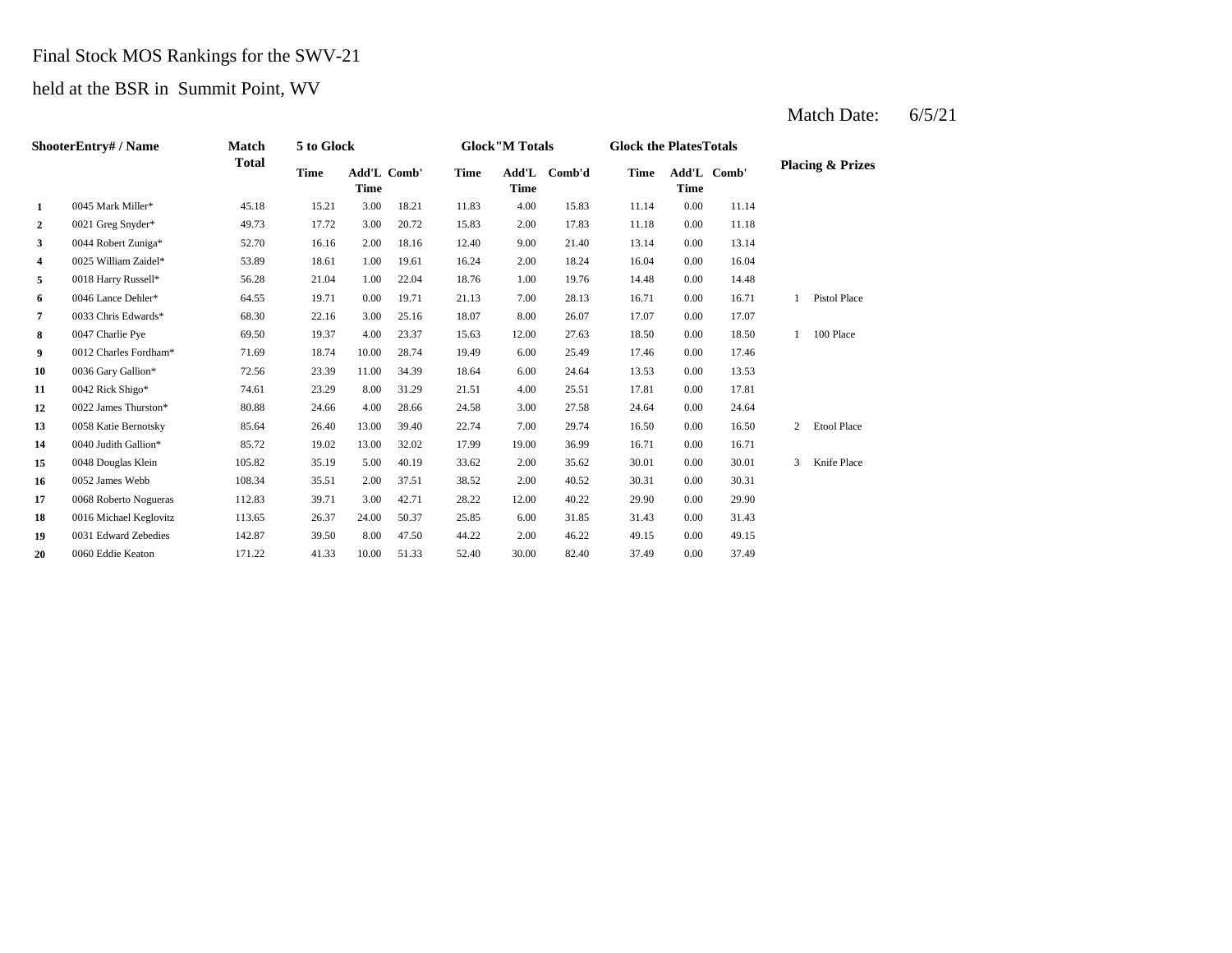Match Date:

**The following scores have not been included in the above results due to administrative issues or scoring errors Please call the GSSF office (770) 437-4718 as soon as possible for further clarification. Thank you.**

**Shooters who did not finish the match...**

#### **Shooters who did not show**

- 0028 **1** Lawrence Savino
- 0029 **2** Lawrence Savino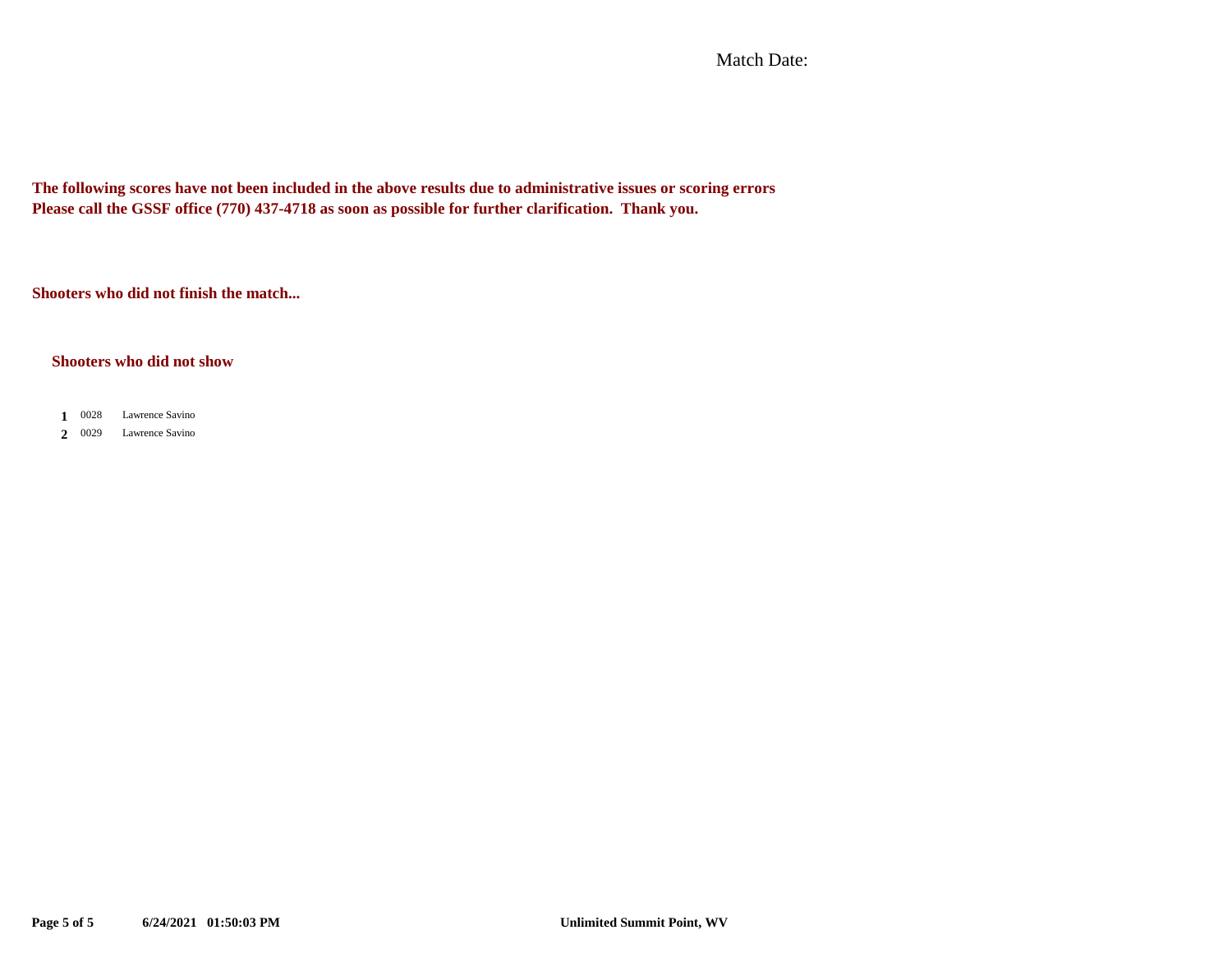## Final Civilian Rankings for the BSR GLOCK Challenge I held at the BSR in Summit Point, WV

|                | <b>ShooterEntry# / Name</b> | <b>Match</b> | 5 to Glock  |                     |        |             | <b>Glock</b> "M Totals |              | <b>Glock the PlatesTotals</b> |        |             |                |                             |                     |
|----------------|-----------------------------|--------------|-------------|---------------------|--------|-------------|------------------------|--------------|-------------------------------|--------|-------------|----------------|-----------------------------|---------------------|
|                |                             | <b>Total</b> | <b>Time</b> | Add'L Comb'<br>Time |        | <b>Time</b> | Time                   | Add'L Comb'd | Time                          | Time   | Add'L Comb' |                | <b>Placing &amp; Prizes</b> | <b>Categories</b>   |
| 1              | 0143 Stephen Bunce          | 81.25        | 26.67       | 11.00               | 37.67  | 19.15       | 6.00                   | 25.15        | 18.43                         | 0.00   | 18.43       | $\mathbf{1}$   | <b>Pistol Place</b>         | Senior              |
| 1              |                             | 81.25        | 26.67       | 11.00               | 37.67  | 19.15       | 6.00                   | 25.15        | 18.43                         | 0.00   | 18.43       |                | 75 Senior                   | Senior              |
| $\overline{2}$ | 0179 Tracy Scheffling       | 87.58        | 25.82       | 12.00               | 37.82  | 26.11       | 1.00                   | 27.11        | 22.65                         | 0.00   | 22.65       | $\overline{c}$ | 100 Place                   | Senior              |
| 3              | 0020 Steven Schindler       | 89.10        | 25.83       | 13.00               | 38.83  | 21.63       | 9.00                   | 30.63        | 19.64                         | 0.00   | 19.64       | 3              | 75 Place                    |                     |
| $\overline{4}$ | 0157 David Edwards          | 96.26        | 22.16       | 14.00               | 36.16  | 18.53       | 15.00                  | 33.53        | 26.57                         | 0.00   | 26.57       |                |                             |                     |
| 5              | 0163 Katie Bernotsky        | 100.67       | 23.49       | 12.00               | 35.49  | 23.46       | 23.00                  | 46.46        | 18.72                         | 0.00   | 18.72       |                | 75 Adult Female             | <b>Adult Female</b> |
| 6              | 0018 Thomas Riggs           | 103.85       | 29.41       | 12.00               | 41.41  | 24.73       | 8.00                   | 32.73        | 29.71                         | 0.00   | 29.71       |                |                             | Senior              |
| 7              | 0111 Chris Schoonover       | 104.50       | 30.17       | 2.00                | 32.17  | 25.42       | 8.00                   | 33.42        | 28.91                         | 10.00  | 38.91       |                |                             |                     |
| 8              | 0156 John Green             | 106.10       | 27.03       | 10.00               | 37.03  | 22.68       | 23.00                  | 45.68        | 23.39                         | 0.00   | 23.39       |                |                             |                     |
| 9              | 0166 Joseph McClung         | 106.14       | 20.48       | 15.00               | 35.48  | 25.57       | 16.00                  | 41.57        | 29.09                         | 0.00   | 29.09       |                | 75 Super Senior             | Super Senior        |
| 10             | 0045 Nicholas Keglovitz     | 109.73       | 29.05       | 15.00               | 44.05  | 22.07       | 17.00                  | 39.07        | 26.61                         | 0.00   | 26.61       |                | 75 Junior Male              | Junior Male         |
| 11             | 0172 Mark Huth              | 111.51       | 24.03       | 17.00               | 41.03  | 21.96       | 18.00                  | 39.96        | 30.52                         | 0.00   | 30.52       |                |                             | Super Senior        |
| 12             | 0006 Randy Weekley          | 112.85       | 27.72       | 23.00               | 50.72  | 23.62       | 9.00                   | 32.62        | 29.51                         | 0.00   | 29.51       |                |                             | Senior              |
| 13             | 0090 Edward Zebedies        | 123.53       | 39.55       | 3.00                | 42.55  | 31.14       | 6.00                   | 37.14        | 43.84                         | 0.00   | 43.84       |                | 75 Challenged               | Senior, Challenged  |
| 14             | 0154 James Webb             | 129.99       | 40.72       | 8.00                | 48.72  | 44.85       | 1.00                   | 45.85        | 35.42                         | 0.00   | 35.42       |                |                             | Super Senior        |
| 15             | 0149 Richard Hunt           | 136.74       | 21.40       | 28.00               | 49.40  | 29.81       | 9.00                   | 38.81        | 38.53                         | 10.00  | 48.53       |                |                             |                     |
| 16             | 0159 Roy Hartman            | 138.33       | 29.51       | 27.00               | 56.51  | 24.74       | 24.00                  | 48.74        | 33.08                         | 0.00   | 33.08       |                |                             |                     |
| 17             | 0022 Ulo Pulles             | 139.45       | 28.77       | 18.00               | 46.77  | 29.48       | 25.00                  | 54.48        | 38.20                         | 0.00   | 38.20       |                |                             | Super Senior        |
| 18             | 0175 Roberto Nogueras       | 139.80       | 30.96       | 27.00               | 57.96  | 34.90       | 6.00                   | 40.90        | 40.94                         | 0.00   | 40.94       |                |                             |                     |
| 19             | 0114 Scott Shelton          | 151.43       | 37.13       | 24.00               | 61.13  | 23.77       | 30.00                  | 53.77        | 36.53                         | 0.00   | 36.53       |                |                             |                     |
| 20             | 0165 Eddie Keaton           | 153.78       | 42.07       | 7.00                | 49.07  | 39.46       | 29.00                  | 68.46        | 36.25                         | 0.00   | 36.25       |                |                             | Super Senior        |
| 21             | 0004 Clint Thatcher         | 156.36       | 36.37       | 12.00               | 48.37  | 33.74       | 18.00                  | 51.74        | 46.25                         | 10.00  | 56.25       |                |                             |                     |
| 22             | 0026 Gerald Zablocky        | 156.76       | 56.36       | 2.00                | 58.36  | 41.00       | 5.00                   | 46.00        | 52.40                         | 0.00   | 52.40       |                |                             | Super Senior        |
| 23             | 0146 Scott Howard           | 163.05       | 29.10       | 42.00               | 71.10  | 38.48       | 10.00                  | 48.48        | 43.47                         | 0.00   | 43.47       |                |                             |                     |
| 24             | 0041 Andrew Keglovitz       | 168.03       | 36.04       | 9.00                | 45.04  | 35.54       | 10.00                  | 45.54        | 57.45                         | 20.00  | 77.45       |                |                             |                     |
| 25             | 0093 Rachel Planer          | 180.78       | 34.42       | 28.00               | 62.42  | 32.75       | 29.00                  | 61.75        | 56.61                         | 0.00   | 56.61       |                |                             | <b>Adult Female</b> |
| 26             | 0092 Daniel Ryan            | 182.87       | 33.81       | 42.00               | 75.81  | 37.75       | 24.00                  | 61.75        | 45.31                         | 0.00   | 45.31       |                |                             | Super Senior        |
| 27             | 0011 Zachary Shepherd       | 210.13       | 26.50       | 79.00               | 105.50 | 24.25       | 38.00                  | 62.25        | 42.38                         | 0.00   | 42.38       |                |                             |                     |
| 28             | 0013 John Sheets            | 214.17       | 26.62       | 34.00               | 60.62  | 28.83       | 44.00                  | 72.83        | 50.72                         | 30.00  | 80.72       |                |                             | Senior              |
| 29             | 0170 Paul Huebner Jr.       | 234.60       | 36.33       | 47.00               | 83.33  | 37.79       | 54.00                  | 91.79        | 49.48                         | 10.00  | 59.48       |                |                             | Super Senior        |
| 30             | 0136 Hunter Gore            | 250.10       | 21.97       | 87.00               | 108.97 | 16.82       | 52.00                  | 68.82        | 42.31                         | 30.00  | 72.31       |                |                             |                     |
| 31             | 0063 Walter Graff           | 256.77       | 44.80       | 35.00               | 79.80  | 52.96       | 49.00                  | 101.96       | 65.01                         | 10.00  | 75.01       |                | 2 year membership rea       | Super Senior        |
| 32             | 0167 Hunter Littrell        | 329.57       | 33.67       | 60.00               | 93.67  | 38.68       | 55.00                  | 93.68        | 72.22                         | 70.00  | 142.22      |                |                             | Junior Male         |
| 33             | 0024 Brendan Gillenwater    | 387.80       | 30.55       | 120.00              | 150.55 | 28.52       | 57.00                  | 85.52        | 51.73                         | 100.00 | 151.73      |                |                             | Junior Male         |
| 34             | 0134 Michelle Gore          | 389.75       | 29.01       | 121.00              | 150.01 | 28.10       | 45.00                  | 73.10        | 86.64                         | 80.00  | 166.64      |                |                             | <b>Adult Female</b> |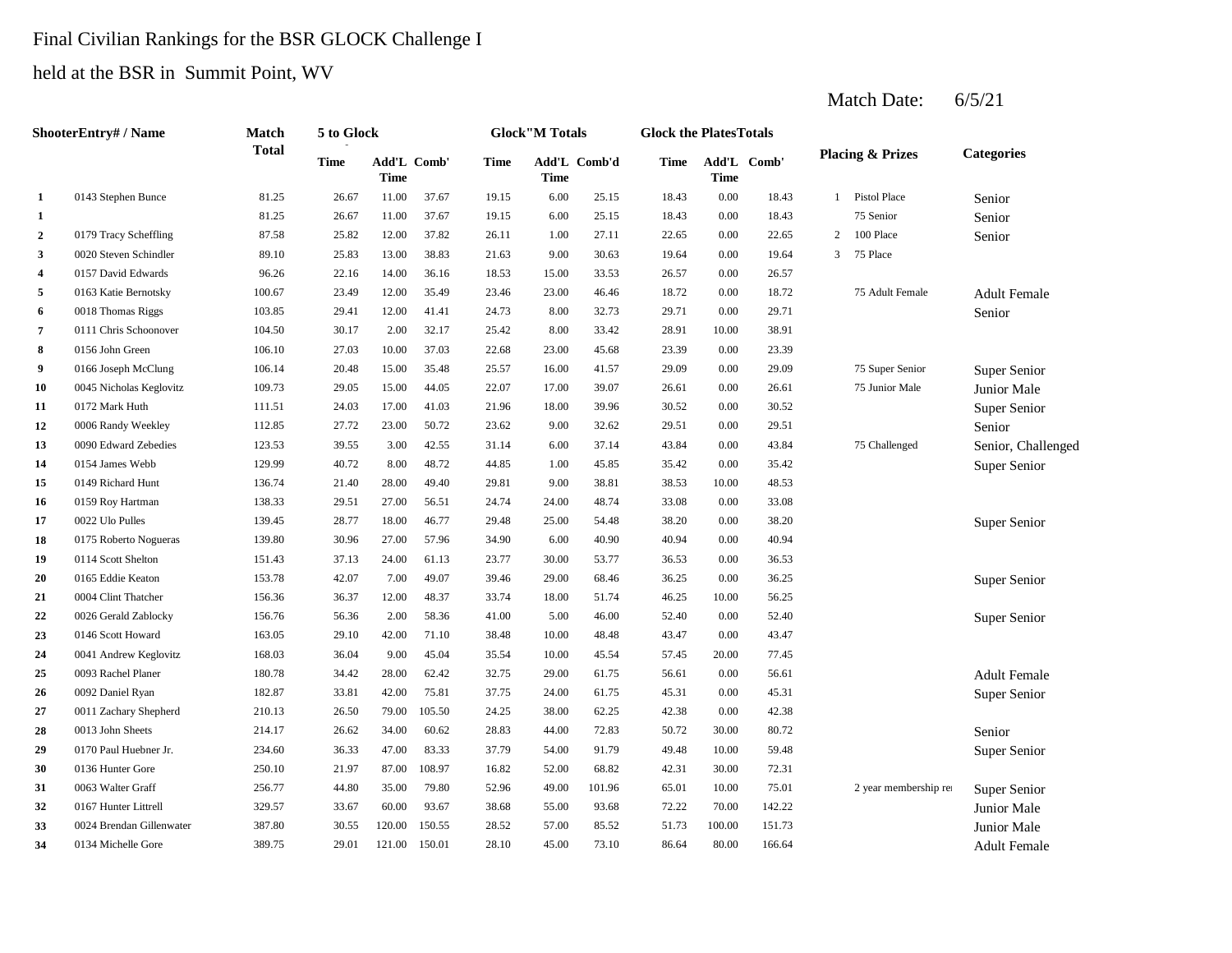|    | <b>ShooterEntry#/Name</b> | Match<br><b>Total</b> | 5 to Glock |       |                                             |        | <b>Glock</b> "M Totals |                     | <b>Glock the Plates Totals</b> |                             |                   |  |                            |
|----|---------------------------|-----------------------|------------|-------|---------------------------------------------|--------|------------------------|---------------------|--------------------------------|-----------------------------|-------------------|--|----------------------------|
|    |                           |                       | Time       | Time  | Add'L Comb'<br>Add'L Comb'd<br>Time<br>Time |        | Time                   | Add'L Comb'<br>Time |                                | <b>Placing &amp; Prizes</b> | <b>Categories</b> |  |                            |
| 35 | 0082 Tom Flynn            | 447.83                | 42.42      | 25.00 | 167.42                                      | 39.67  | 57.00                  | 96.67               | 83.74                          | 100.00                      | 183.74            |  | Super Senior               |
| 36 | 0067 Kaye James           | 799.14                | 41.98      | 32.00 | 73.98                                       | 299.97 | 270.00                 | 569.97              | 95.19                          | 60.00                       | 155.19            |  | Adult Female, Super Senior |
| 37 | 0051 Peter Grahn Jr.      | 1,290.49              | 31.56      | 49.00 | 80.56                                       | 299.97 | 270.00                 | 569.97              | 399.96                         | 240.00                      | 639.96            |  | Super Senior               |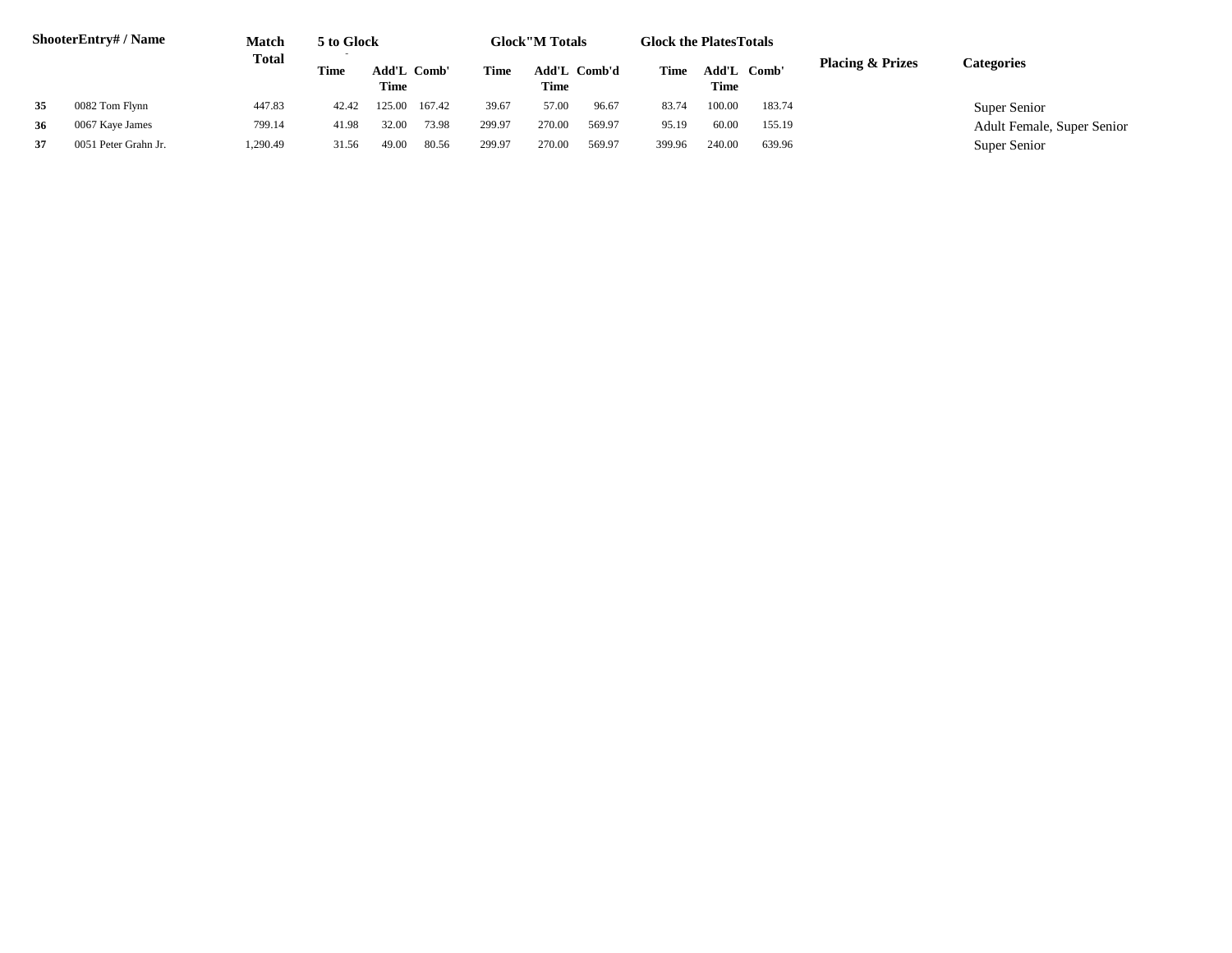#### Final Competition Rankings for the BSR GLOCK Challenge I

held at the BSR in Summit Point, WV

#### **2** 5.00 15.65 0038 Rodney Leeber\* 59.62 17.14 5.00 22.14 **3** 0121 Mark Miller\* 60.74 16.91 15.00 31.91 12.22 6.00 18.22 10.61 **4** 10.00 15.93 0118 Robert Zuniga\* 61.32 16.13 6.00 22.13 13.26 **5** 8.00 William Zaidel\* 67.18 19.15 7.00 26.15 18.80 8.00 26.80 14.23 **6** 0099 Simon LeRay\* 71.26 22.42 4.00 26.42 20.00 6.00 26.00 18.84 **7** 2.00 Jim Montgomery\* 72.61 20.93 16.00 36.93 19.21 2.00 21.21 14.47 0.00 **8** 0162 Larry Connolly 25.47 25.00 8.00 33.00 19.94 6.00 25.94 16.53 0.00 16.53 **9** 0087 Robert DeSalvo 77.60 24.59 3.00 27.59 22.56 6.00 28.56 21.45 0.00 **10** 0075 James Thurston\* 79.29 22.31 5.00 27.31 20.53 8.00 28.53 23.45 **11** 0019 Thomas Riggs 87.14 31.37 4.00 35.37 21.67 4.00 25.67 26.10 0.00 **12** 7.00 25.11 0096 Jon Dabareiner 89.98 23.22 12.00 35.22 22.65 29.65 **13** 0145 Stephen Bunce\* 90.17 24.59 10.00 34.59 18.40 20.00 38.40 17.18 0.00 **14**  $\qquad 0007$  Kee Tang **14**  $\qquad 91.87$  **27.63 3.00 30.63 3.007 3.00 33.07 28.17 15** 34.00 16.68 0031 Anthony Potter\* 95.33 16.79 12.00 28.79 15.86 **16**  $\frac{0002 \text{ Ken Clark*}}{23.32}$  **16.58** 24.00 40.58 21.20 3.00 24.20 32.32 **17** 0158 David Edwards 97.85 21.37 12.00 33.37 19.41 10.00 29.41 25.07 10.00 **18** 0141 Kennith Modica **101.64** 23.75 16.00 39.75 25.03 10.00 35.03 26.86 0.00 26.86 **19** 0112 Chris Schoonover 106.06 30.95 2.00 32.95 23.79 7.00 30.79 42.32 **20** 0142 Joe Modica **113.84** 28.82 18.00 46.82 23.90 18.00 41.90 25.12 **21** 0130 Tom Poffenbarger 117.72 52.95 3.00 55.95 25.62 7.00 32.62 29.15 0.00 **22** 0010 Scott Coughlin 124.65 33.55 12.00 45.55 26.51 21.00 47.51 31.59 0.00 31.59 **23** 0125 James Ranzo 127.45 34.68 8.00 42.68 23.17 26.00 49.17 35.60 24 0042 Andrew Keglovitz 141.04 39.96 17.00 56.96 35.51 0.00 35.51 48.57 **25** 0029 Gerald Zablocky 174.19 59.91 6.00 65.91 49.74 0.00 49.74 58.54 0.00 **26** 0115 Scott Shelton 174.96 36.32 23.00 59.32 25.56 29.00 54.56 51.08 10.00 **27** 0148 Scott Howard 189.97 20.08 37.00 57.08 32.62 34.00 66.62 56.27 10.00 **28** 83.00 37 Hunter Gore 209.66 27.08 34.00 61.08 16.80 83.00 38.78 **29** 0005 Clint Thatcher 218.33 33.95 33.00 66.95 33.09 40.00 73.09 58.29 **30** 0012 Zachary Shepherd 221.47 26.07 49.00 75.07 24.35 35.00 59.35 47.05 **31** 0065 Walter Graff **325.29 54.39 40.00 94.39 53.28 70.00 123.28 77.62 32** 0135 Michelle Gore 429.73 36.51 109.00 145.51 35.89 99.00 134.89 89.33 60.00 149.33 107.62 40.00 87.05 0065 Walter Graff 325.29 54.39 40.00 94.39 53.28 123.28 30.00 73.09 20.00 78.29 66.27 0137 Hunter Gore 209.66 27.08 34.00 61.08 16.80 83.00 99.80 38.78 10.00 48.78 61.08 50 Random 58.54 50 Random 0.00 48.57 49.17 35.60 0.00 35.60 29.15 0.00 25.12 30.79 0.00 42.32 35.07 0.00 32.32 49.86 0.00 16.68 0002 Ken Clark\* 97.10 16.58 24.00 40.58 21.20 3.00 24.20 17.18 0007 Kee Tang 91.87 27.63 30.03 30.07 30.07 28.17 0.00 28.17 0.00 25.11 26.10 3 75 Place 0.00 23.45 21.45 2 100 Place 1 Pistol Place 14.47 0.00 18.84 26.80 0.00 14.23 23.26 15.93 0.00 15.93 2 year membership ren  $18.22$   $10.61$   $0.00$   $10.61$   $2$  year membership ren 16.83 5.00 21.83 15.65 0.00 15.65 15.60 0.00 15.60 1 Pistol Place Add'L Comb' **1** 0053 Harry Russell\* 59.50 21.36 1.00 22.36 19.54 2.00 21.54 Add'L Comb' **Time Add'L Comb'd Time Add'L Time Time ShooterEntry# / Name Match Total 5 to Glock Time Glock"M Totals Glock the PlatesTotals Placing & Prizes Time Add'L Time**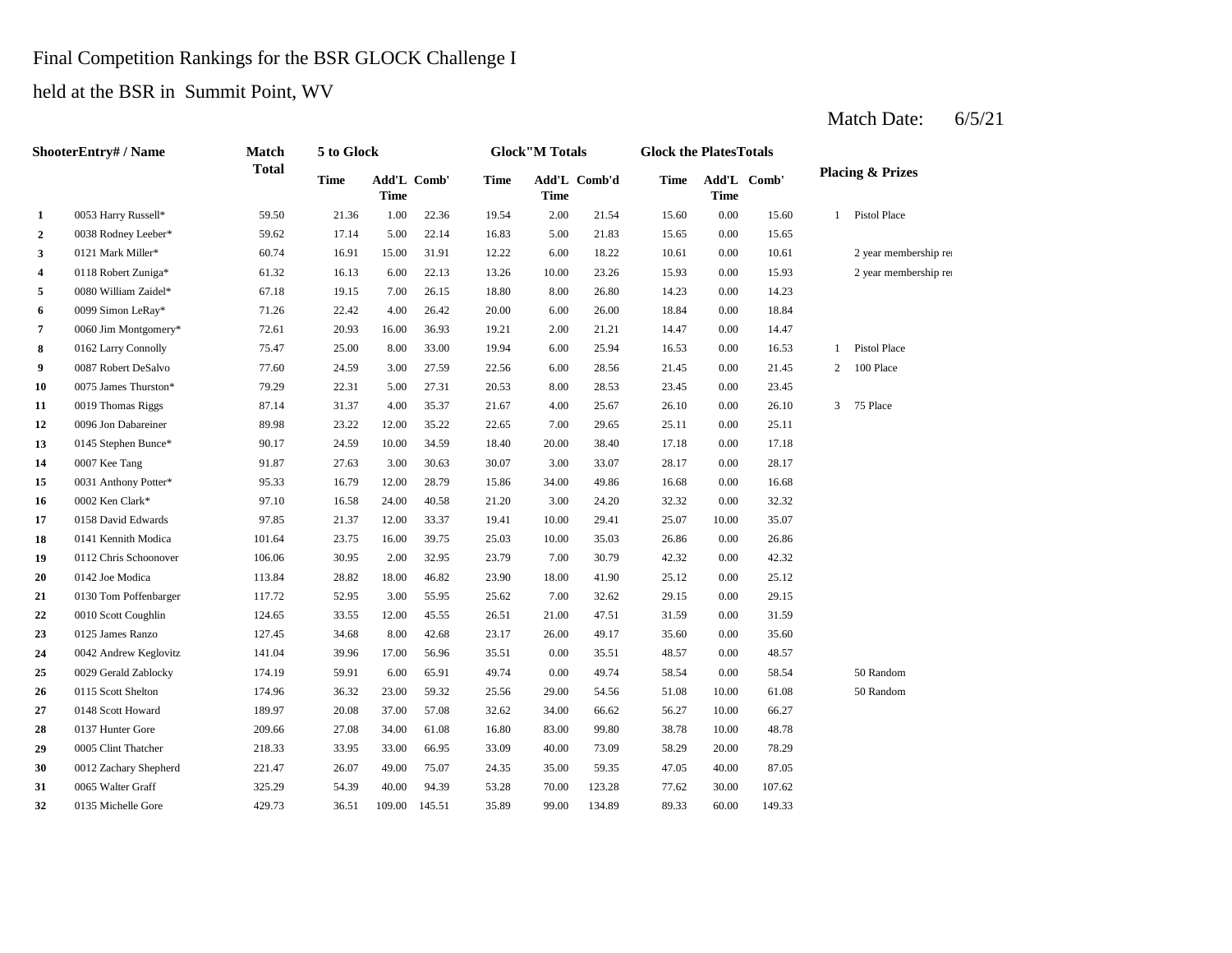#### Final Guardian Rankings for the BSR GLOCK Challenge I

#### held at the BSR in Summit Point, WV

#### **2** 0131 Charlie Pye 65.33 16.50 7.00 23.50 16.36 10.00 26.36 15.47 0.00 **3** 1161 Larry Connolly **28.68** 25.74 10.00 35.74 20.28 4.00 24.28 18.66 **3 28.68 20.28 20.28 4.00 24.28 18.66 4** 1.00 18.65 0048 Michael Keglovitz 91.87 34.79 10.00 44.79 **5** 14.00 27.66 0176 Brad Dusek 104.96 27.25 15.00 42.25 **6** 9.00 33.27 108.33 23.64 15.00 38.64 24.27 9.00 33.27 36.42 **7** 12.00 12.00 12.00 12.00 12.00 12.00 12.00 12.00 12.00 12.00 12.00 12.00 12.00 12.00 12.00 **8** 16.00 **35.84 8** 16.00 **44.49 85.84 81.15** 13.00 **47.15** 28.49 **16.00 44.49 35.84 9** 0023 Erik Gillenwater 142.02 18.54 44.00 62.54 25.95 19.00 44.95 34.53 0.00 **10** 0078 Tom Poffenbarger **144.51** 54.93 7.00 61.93 28.51 9.00 37.51 35.07 10.00 45.07 **11** 0008 Scott Coughlin 168.02 35.83 10.00 45.83 25.66 38.00 63.66 38.53 20.00 58.53 **12** 56.00 47.98 0177 Eli Kosanovich 201.83 36.90 28.00 64.90 22.95 **13 13 138 140.37 13.37 140.37 13.37 13.80 140.37 13.37 139.80 142.00 81.80 53.16 14** 0068 Jim James 689.22 39.74 30.00 69.74 299.97 270.00 569.97 49.51 **14** 270.00 49.51 0.00 49.51 75 Super Senior Challenged, Super Senior 0.00 49.51 75 Challenged Challenged, Super Senior 689.22 39.74 30.00 69.74 299.97 569.97 60.00 113.16 Senior 78.95 10.00 57.98 0178 Will Baker 308.33 40.37 73.00 113.37 39.80 42.00 81.80 Senior 34.53 0.00 35.84 40.38 29.79 0.00 29.79 24.27 33.27 0.00 36.42 21.05 35.05 0.00 27.66 50 Random 27.43 1.00 28.43 18.65 0.00 18.65 Senior 24.28 0.00 18.66 75 Senior Senior 0.00 18.66 3 Knife Place Senior 78.68 25.74 10.00 35.74 20.28 15.47 2 Etool Place 1 100 Place **1** 0069 Chad Jones 60.71 20.35 2.00 22.35 16.00 6.00 22.00 16.36 0.00 16.36 **Categories Time Add'L Time** Add'L Comb' **Time Add'L Comb'd Time Add'L Time Time Comb' ShooterEntry# / Name Match Total 5 to Glock Time Glock"M Totals Glock the PlatesTotals Placing & Prizes**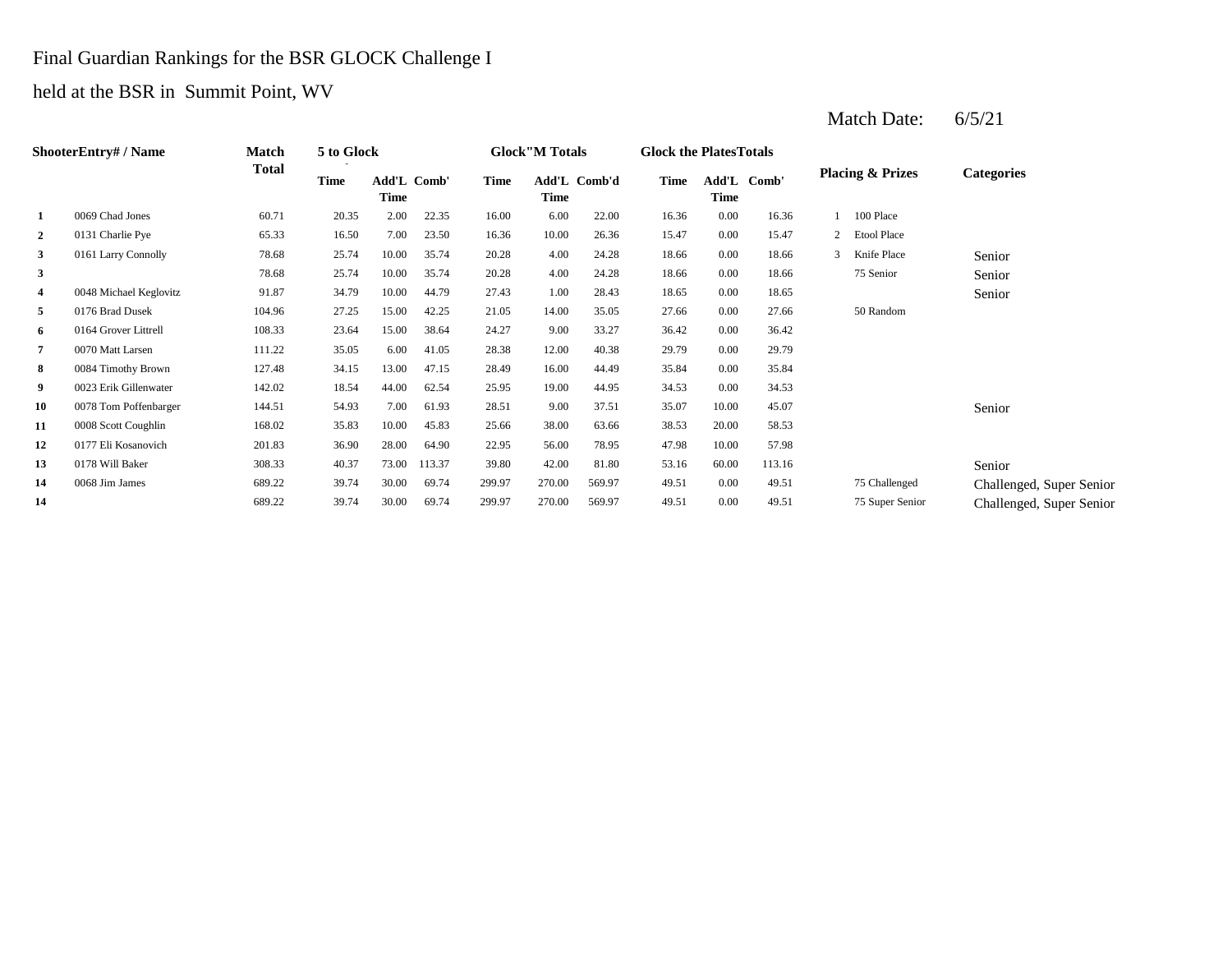# Final Heavy Metal Rankings for the BSR GLOCK Challenge I held at the BSR in Summit Point, WV

|                | <b>ShooterEntry#/Name</b> | Match        | 5 to Glock  |             |             |             | <b>Glock</b> "M Totals |              | <b>Glock the PlatesTotals</b> |             |             |                |                             |
|----------------|---------------------------|--------------|-------------|-------------|-------------|-------------|------------------------|--------------|-------------------------------|-------------|-------------|----------------|-----------------------------|
|                |                           | <b>Total</b> | <b>Time</b> | <b>Time</b> | Add'L Comb' | <b>Time</b> | <b>Time</b>            | Add'L Comb'd | <b>Time</b>                   | <b>Time</b> | Add'L Comb' |                | <b>Placing &amp; Prizes</b> |
| $\mathbf{1}$   | 0124 Mark Miller*         | 60.37        | 16.79       | 7.00        | 23.79       | 13.70       | 7.00                   | 20.70        | 15.88                         | 0.00        | 15.88       |                |                             |
| $\mathbf{2}$   | 0120 Robert Zuniga*       | 63.25        | 16.02       | 10.00       | 26.02       | 14.74       | 9.00                   | 23.74        | 13.49                         | 0.00        | 13.49       |                | Pistol Place                |
| 3 <sup>1</sup> | 0062 Jim Montgomery*      | 65.22        | 21.87       | 2.00        | 23.87       | 21.67       | 3.00                   | 24.67        | 16.68                         | 0.00        | 16.68       |                |                             |
| 4              | 0074 Greg Snyder*         | 66.04        | 19.65       | 7.00        | 26.65       | 17.97       | 4.00                   | 21.97        | 17.42                         | 0.00        | 17.42       |                |                             |
| 5              | 0102 Simon LeRay*         | 69.36        | 23.67       | 1.00        | 24.67       | 19.63       | 6.00                   | 25.63        | 19.06                         | 0.00        | 19.06       |                |                             |
| 6              | 0044 Allen Jones*         | 69.89        | 22.01       | 6.00        | 28.01       | 19.03       | 4.00                   | 23.03        | 18.85                         | 0.00        | 18.85       |                |                             |
| 7              | 0129 Lance Dehler*        | 77.24        | 21.10       | 17.00       | 38.10       | 18.36       | 1.00                   | 19.36        | 19.78                         | 0.00        | 19.78       |                |                             |
| 8              | 0036 Charles Fordham*     | 80.56        | 18.54       | 23.00       | 41.54       | 18.65       | 2.00                   | 20.65        | 18.37                         | 0.00        | 18.37       |                |                             |
| 9              | 0133 Charlie Pye          | 84.12        | 22.62       | 9.00        | 31.62       | 15.61       | 19.00                  | 34.61        | 17.89                         | 0.00        | 17.89       |                | 100 Place                   |
| 10             | 0109 Judith Gallion*      | 86.59        | 23.50       | 8.00        | 31.50       | 22.94       | 5.00                   | 27.94        | 27.15                         | 0.00        | 27.15       |                |                             |
| 11             | 0173 Mark Huth            | 95.01        | 25.85       | 8.00        | 33.85       | 24.85       | 9.00                   | 33.85        | 27.31                         | 0.00        | 27.31       | $\overline{c}$ | <b>Etool Place</b>          |
| 12             | 0152 John Planer*         | 95.84        | 28.25       | 4.00        | 32.25       | 28.85       | 5.00                   | 33.85        | 29.74                         | 0.00        | 29.74       |                |                             |
| 13             | 0182 Tracy Scheffling     | 102.59       | 25.90       | 17.00       | 42.90       | 24.93       | 12.00                  | 36.93        | 22.76                         | 0.00        | 22.76       | 3              | Knife Place                 |
| 14             | 0097 Jon Dabareiner       | 106.73       | 28.20       | 11.00       | 39.20       | 23.56       | 16.00                  | 39.56        | 27.97                         | 0.00        | 27.97       |                |                             |
| 15             | 0160 Roy Hartman          | 121.43       | 37.65       | 9.00        | 46.65       | 28.09       | 13.00                  | 41.09        | 33.69                         | 0.00        | 33.69       |                |                             |
| 16             | 0169 Joseph McClung       | 127.97       | 23.52       | 46.00       | 69.52       | 27.15       | 2.00                   | 29.15        | 29.30                         | 0.00        | 29.30       |                |                             |
| 17             | 0030 Gerald Zablocky      | 190.00       | 64.11       | 14.00       | 78.11       | 52.27       | 1.00                   | 53.27        | 58.62                         | 0.00        | 58.62       |                | 50 Random                   |
| 18             | 0116 Scott Shelton        | 261.89       | 34.08       | 36.00       | 70.08       | 47.89       | 26.00                  | 73.89        | 97.92                         | 20.00       | 117.92      |                | 50 Random                   |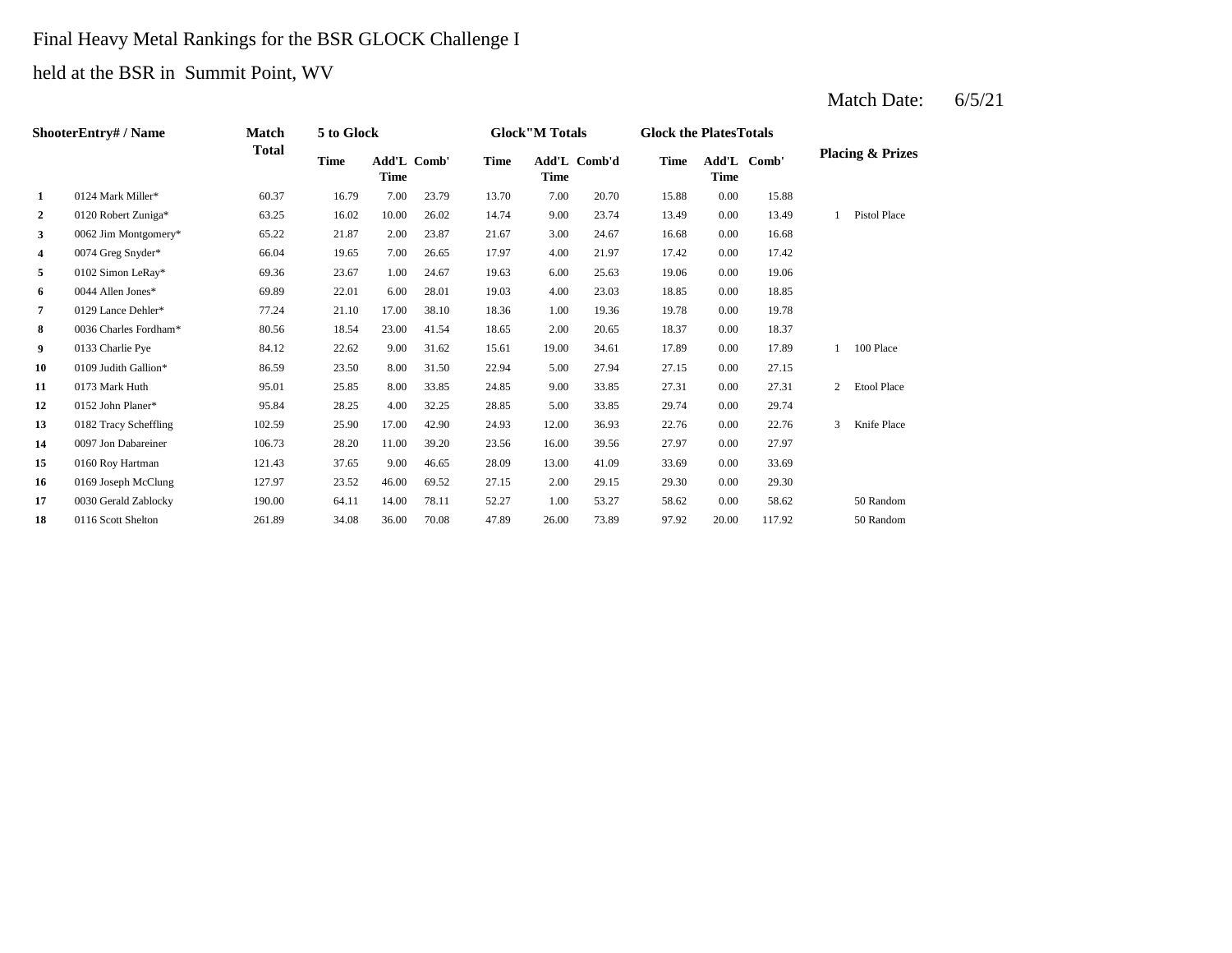#### Final Major Sub Rankings for the BSR GLOCK Challenge I

held at the BSR in Summit Point, WV

#### **2** 1.00 21.40 0059 Jim Montgomery\* 50.09 15.23 0.00 15.23 **3** 4.00 17.34 19.12 **612** 12.65 4.00 16.65 13.34 4.00 17.34 19.12 **4** 0079 William Zaidel\* 53.42 13.59 4.00 17.59 13.82 1.00 14.82 21.01 **5** 1.00 15.08 **1.00 20.48 56.21** 13.65 7.00 **20.65** 14.08 1.00 **15.08** 20.48 0.00 **6** 0034 Charles Fordham\* 64.58 14.81 2.00 16.81 14.56 2.00 16.56 21.21 10.00 31.21 **7** 0.008 Robert DeSalvo **75.59** 13.59 10.00 23.59 16.79 0.00 16.79 25.21 **8** 0180 Tracy Scheffling 92.05 16.76 3.00 19.76 17.52 5.00 22.52 29.77 **9** 0168 Joseph McClung 02.82 16.51 6.00 22.51 17.00 16.00 33.00 27.31 **10** 2.00 34.02 0095 Jon Dabareiner 121.27 17.76 10.00 27.76 **11** 0150 John Planer\* **130.83** 16.79 4.00 20.79 18.05 1.00 19.05 30.99 **12** 0028 Gerald Zablocky 136.91 33.76 4.00 37.76 32.73 0.00 32.73 66.42 **13 13 13 13 13 13 15.85 16.85 16.85 16.29 16.29 16.29 11.29 11.29 11.29 11.29 11.29 11.29 11.29** 105.53 0.00 66.42 19.05 60.00 90.99 17.49 2.00 19.49 34.02 40.00 74.02 33.00 27.31 10.00 37.31 3 Knife Place 17.52 5.00 22.52 29.77 20.00 49.77 2 Etool Place 16.79 25.21 10.00 35.21 1 100 Place 20.48 0.00 21.01 17.34 0.00 19.12 12.46 1.00 13.46 21.40 0.00 21.40 17.78 0.00 17.78 1 100 Place **Comb' Comb'd Time Add'L Placing & Prizes Time Add'L 1** 0098 Simon LeRay\* 49.86 13.59 3.00 16.59 14.49 1.00 15.49 Add'L Comb' **Time Add'L Time Time ShooterEntry# / Name Match Total 5 to Glock Time Glock"M Totals Glock the PlatesTotals Time**

**14** 0174 Eunice Nogueras 460.12 37.20 47.00 84.20 47.29 32.00 79.29 116.63 180.00 296.63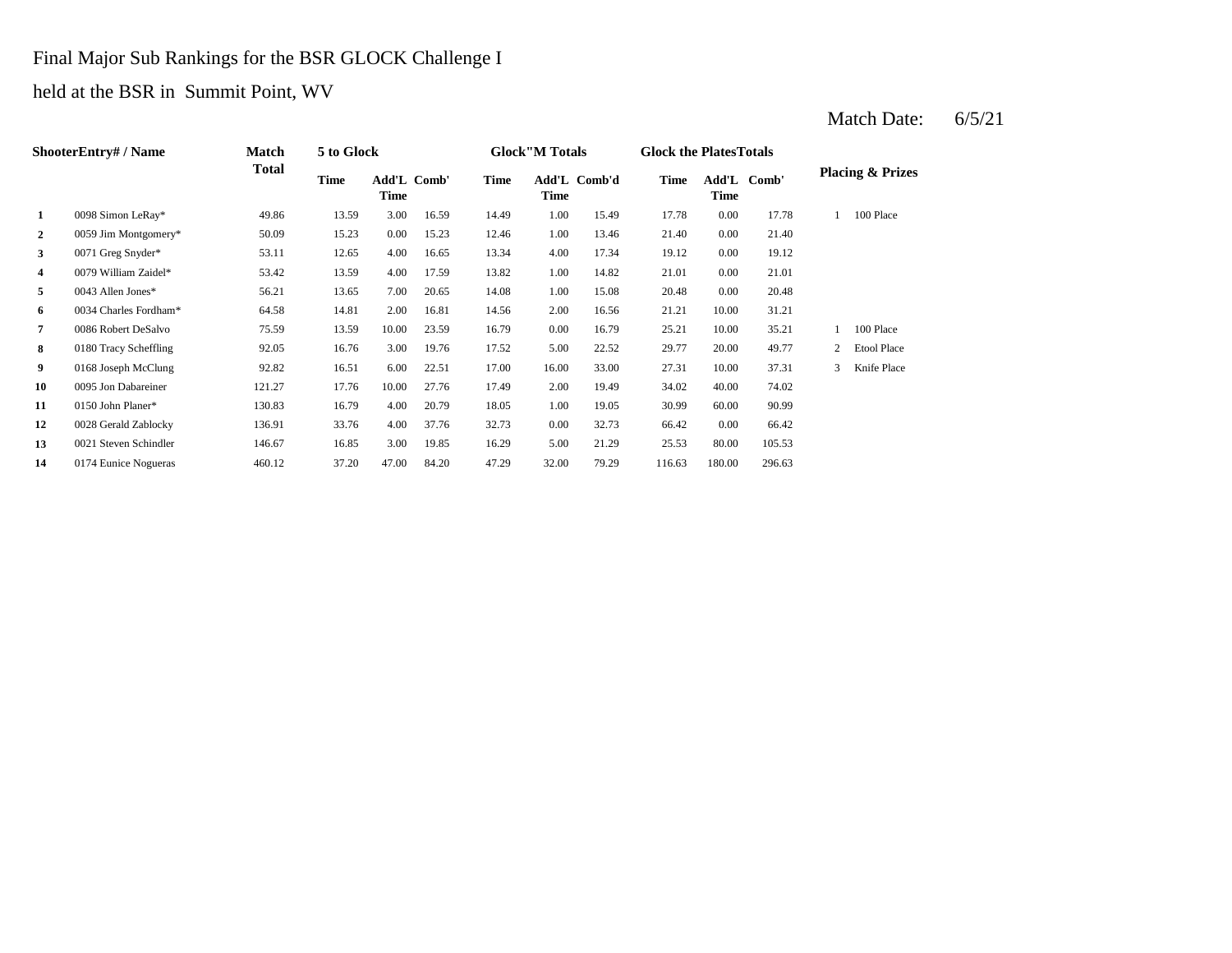#### Final Master Stock Rankings for the BSR GLOCK Challenge I

#### held at the BSR in Summit Point, WV

#### **2** 0073 Greg Snyder\* 54.45 18.59 2.00 20.59 17.69 0.00 17.69 16.17 0.00 16.17 **3** 11.00 23.96 14.91 0.00 0.00 0.00 18.24 15.24 3.00 18.24 12.96 11.00 23.96 14.91 0.00 **4**  $0.052$  Harry Russell\* 57.47 22.03 0.00 22.03 19.05 1.00 20.05 15.39 **5**  $\frac{0128 \text{ Lance Dehler*}}{1.1}$  16.75 6.00 22.75 16.13 3.00 19.13 19.23 **6** 0061 Jim Montgomery\* 62.24 20.17 4.00 24.17 19.44 1.00 20.44 17.63 **7** 0040 Rodney Leeber\* 64.79 16.98 13.00 29.98 15.17 5.00 20.17 14.64 0.00 **8** 0101 Simon LeRay\* 65.38 23.37 2.00 25.37 20.26 2.00 22.26 17.75 0.00 **9** 0151 John Planer\* **74.04** 26.28 0.00 26.28 23.89 1.00 24.89 22.87 0.00 22.87 **10** 0077 James Thurston\* 81.27 22.57 8.00 30.57 20.59 10.00 30.59 20.11 **11** 0032 Anthony Potter\* 86.32 17.07 27.00 44.07 16.21 11.00 27.21 15.04 **12** 0050 Michael Keglovitz 87.35 29.27 4.00 33.27 24.89 4.00 28.89 25.19 0.00 **13** 0181 Tracy Scheffling 87.89 25.08 9.00 34.08 23.87 6.00 29.87 23.94 0.00 23.94 **14** 5.00 25.07 0047 Nicholas Keglovitz 98.43 27.94 16.00 43.94 24.42 **15** 22.68 101.21 16.75 21.00 37.75 19.78 21.00 40.78 22.68 **16** 0094 Jon Dabareiner 101.26 23.95 8.00 31.95 25.04 7.00 32.04 27.27 10.00 37.27 0.00 22.68 29.42 0.00 25.07 25.19 0.00 15.04 30.59 0.00 20.11 17.75 14.64 50 Random 0.00 17.63 19.13 0.00 19.23 0.00 15.39 3 Etool Place 14.91 2 75 Place 1 Pistol Place Pistol MatchMeister 4.00 17.14 10.53 0.00 10.53 1 **Time Add'L Comb' Time 1** 0123 Mark Miller\* 52.68 17.01 8.00 25.01 13.14 **Time Add'L Comb' Time Time Add'L Comb'd Time ShooterEntry# / Name Match Total 5 to Glock Time Glock"M Totals Glock the PlatesTotals Placing & Prizes**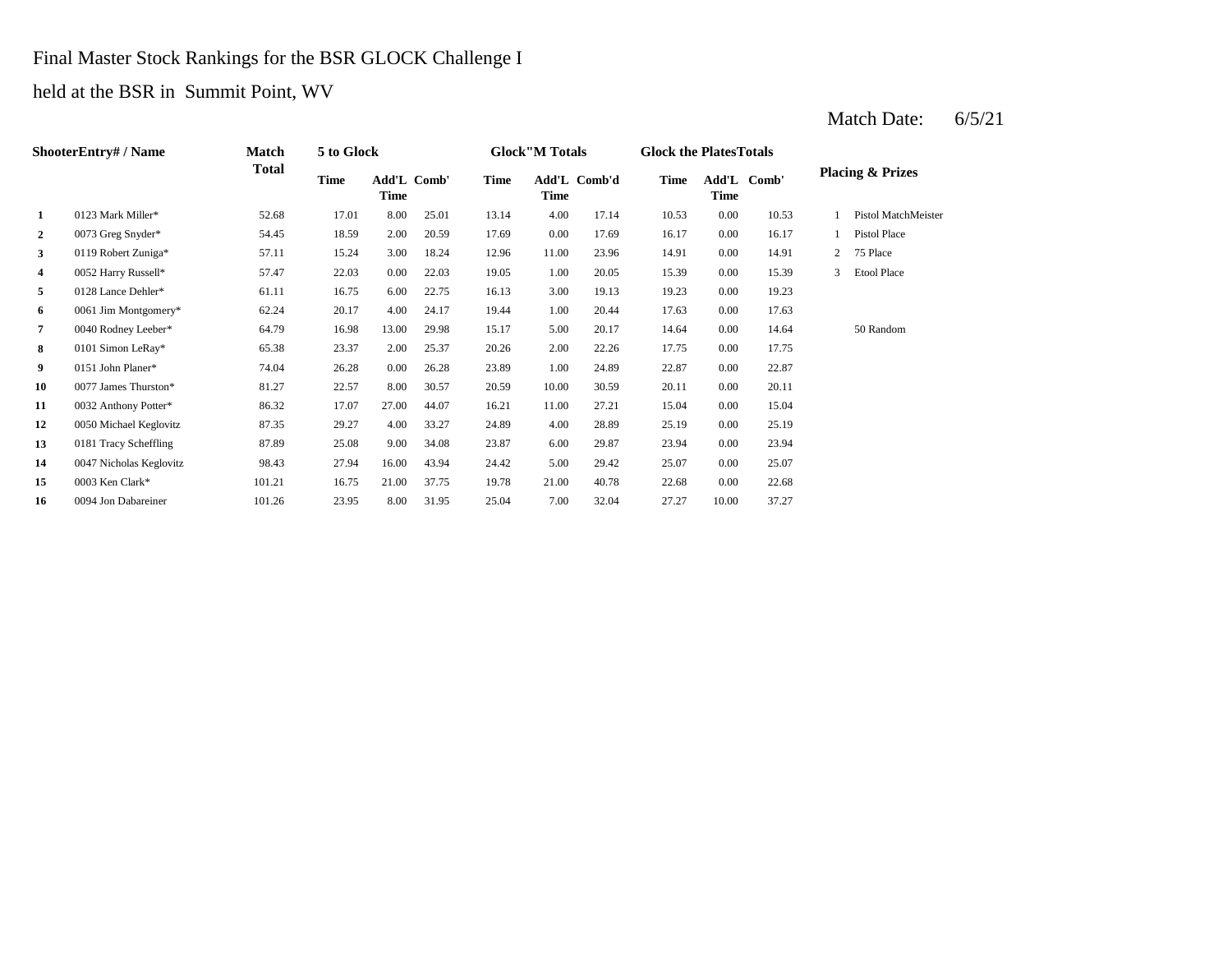# Final SubCompact Rankings for the BSR GLOCK Challenge I

held at the BSR in Summit Point, WV

|                | <b>ShooterEntry#/Name</b> | Match  | 5 to Glock  |                                   |        |             | <b>Glock</b> "M Totals |              |             | <b>Glock the Plates Totals</b> |             |   |                             |
|----------------|---------------------------|--------|-------------|-----------------------------------|--------|-------------|------------------------|--------------|-------------|--------------------------------|-------------|---|-----------------------------|
|                |                           | Total  | <b>Time</b> | <b>Add'L Comb'</b><br><b>Time</b> |        | <b>Time</b> | Time                   | Add'L Comb'd | <b>Time</b> | <b>Time</b>                    | Add'L Comb' |   | <b>Placing &amp; Prizes</b> |
| 1              | 0127 Lance Dehler*        | 62.16  | 19.56       | 2.00                              | 21.56  | 17.75       | 1.00                   | 18.75        | 21.85       | 0.00                           | 21.85       |   | 100 Place                   |
| $\overline{2}$ | 0058 Jim Montgomery*      | 75.68  | 19.16       | 11.00                             | 30.16  | 18.41       | 8.00                   | 26.41        | 19.11       | 0.00                           | 19.11       |   |                             |
| 3              | 0037 Rodney Leeber*       | 80.27  | 17.43       | 9.00                              | 26.43  | 17.25       | 9.00                   | 26.25        | 17.59       | 10.00                          | 27.59       |   |                             |
| 4              | 0117 Robert Zuniga*       | 80.45  | 15.87       | 20.00                             | 35.87  | 14.45       | 14.00                  | 28.45        | 16.13       | 0.00                           | 16.13       |   |                             |
| 5              | 0132 Charlie Pye          | 80.54  | 16.44       | 17.00                             | 33.44  | 14.69       | 11.00                  | 25.69        | 21.41       | 0.00                           | 21.41       |   | 100 Place                   |
| 6              | 0110 Raphael Sydnor       | 81.50  | 26.27       | 6.00                              | 32.27  | 21.75       | 6.00                   | 27.75        | 21.48       | 0.00                           | 21.48       | 2 | <b>Etool Place</b>          |
| $\overline{7}$ | 0085 Robert DeSalvo       | 84.37  | 21.86       | 6.00                              | 27.86  | 21.70       | 10.00                  | 31.70        | 24.81       | 0.00                           | 24.81       |   | Knife Place                 |
| 8              | 0033 Charles Fordham*     | 91.28  | 18.01       | 16.00                             | 34.01  | 18.29       | 22.00                  | 40.29        | 16.98       | 0.00                           | 16.98       |   |                             |
| 9              | 0049 Michael Keglovitz    | 109.94 | 29.79       | 16.00                             | 45.79  | 26.33       | 13.00                  | 39.33        | 24.82       | 0.00                           | 24.82       |   |                             |
| 10             | 0104 Judith Gallion*      | 110.28 | 20.81       | 17.00                             | 37.81  | 22.59       | 18.00                  | 40.59        | 31.88       | 0.00                           | 31.88       |   |                             |
| 11             | 0091 Steven Schindler     | 118.00 | 26.70       | 14.00                             | 40.70  | 23.18       | 29.00                  | 52.18        | 25.12       | 0.00                           | 25.12       |   |                             |
| 12             | 0001 Ken Clark*           | 118.25 | 17.59       | 33.00                             | 50.59  | 19.05       | 21.00                  | 40.05        | 27.61       | 0.00                           | 27.61       |   |                             |
| 13             | 0144 Stephen Bunce*       | 125.99 | 22.96       | 33.00                             | 55.96  | 16.85       | 19.00                  | 35.85        | 24.18       | 10.00                          | 34.18       |   |                             |
| 14             | 0147 Scott Howard         | 129.52 | 38.29       | 22.00                             | 60.29  | 33.53       | 5.00                   | 38.53        | 30.70       | 0.00                           | 30.70       |   |                             |
| 15             | 0140 Kennith Modica       | 132.76 | 26.94       | 37.00                             | 63.94  | 24.76       | 16.00                  | 40.76        | 28.06       | 0.00                           | 28.06       |   |                             |
| 16             | 0027 Gerald Zablocky      | 186.81 | 60.66       | 19.00                             | 79.66  | 46.05       | 4.00                   | 50.05        | 57.10       | 0.00                           | 57.10       |   |                             |
| 17             | 0064 Walter Graff         | 234.67 | 43.92       | 18.00                             | 61.92  | 41.75       | 25.00                  | 66.75        | 66.00       | 40.00                          | 106.00      |   |                             |
| 18             | 0171 Paul Huebner Jr.     | 259.06 | 36.45       | 48.00                             | 84.45  | 33.50       | 27.00                  | 60.50        | 54.11       | 60.00                          | 114.11      |   |                             |
| 19             | 0009 Scott Coughlin       | 372.29 | 31.56       | 119.00                            | 150.56 | 25.46       | 33.00                  | 58.46        | 63.27       | 100.00                         | 163.27      |   |                             |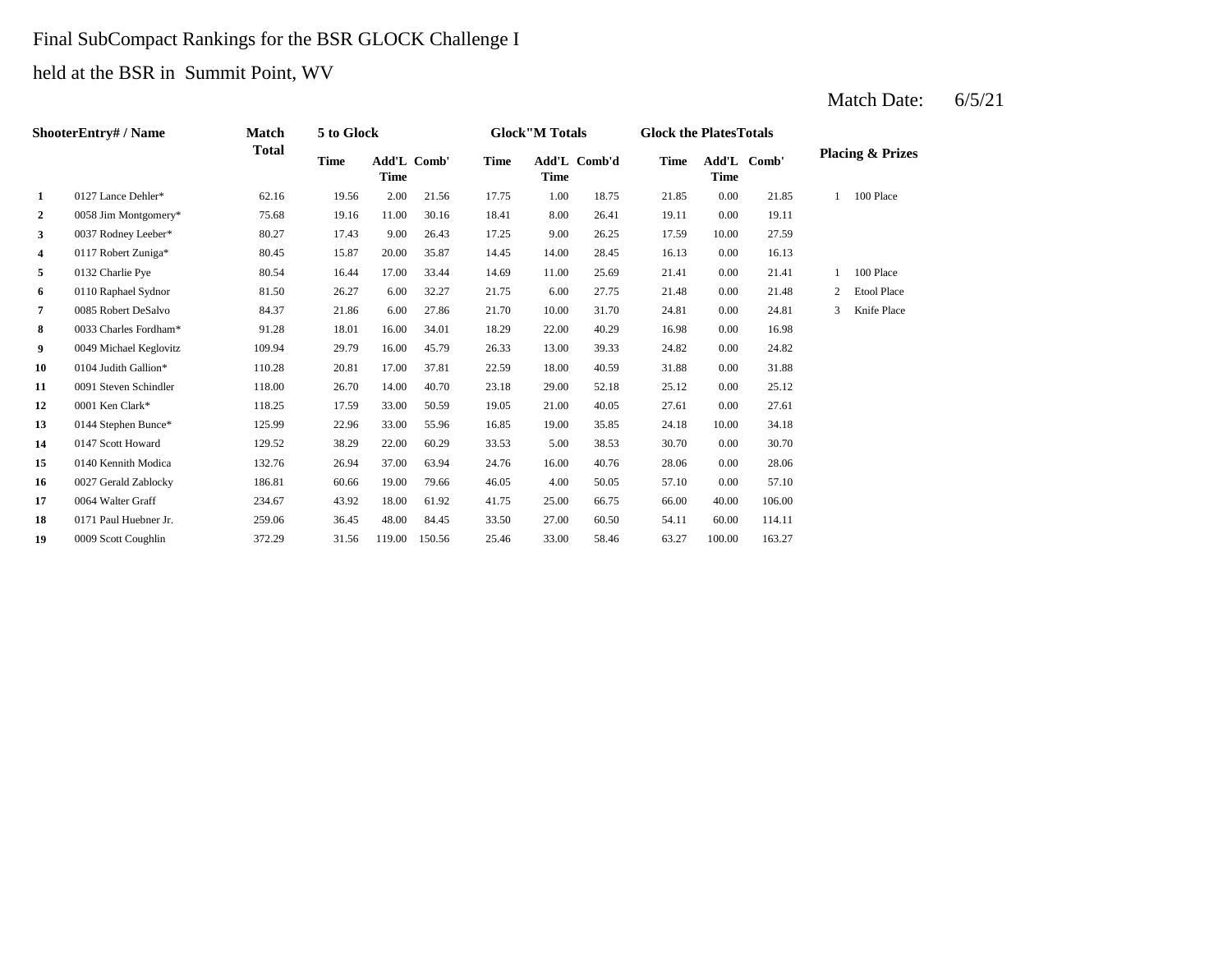#### Final Unlimited Rankings for the BSR GLOCK Challenge I

#### held at the BSR in Summit Point, WV

#### **2** 0072 Greg Snyder\* 44.74 16.30 0.00 16.30 15.12 2.00 17.12 11.32 **3**  $\frac{107 \text{ Judith Gallion*}}{15.46}$  54.59 18.13 1.00 19.13 16.00 4.00 20.00 15.46 **4** 1.00 15.14 0054 Harry Russell\* 56.82 21.32 1.00 22.32 **5** 0081 William Zaidel\* **59.05** 18.08 2.00 20.08 17.69 7.00 24.69 14.28 **6** 0039 Rodney Leeber\* 64.47 20.74 5.00 25.74 16.75 2.00 18.75 19.98 **7** 0103 Gary Gallion\* 67.30 17.73 16.00 33.73 15.88 4.00 19.88 13.69 **8** 0035 Charles Fordham\* 69.84 17.01 14.00 31.01 15.89 6.00 21.89 16.94 **9** 0100 Simon LeRay\* 82.46 21.36 11.00 32.36 19.78 6.00 25.78 24.32 0.00 **10** 0076 James Thurston\* 86.53 25.05 8.00 33.05 23.86 3.00 26.86 26.62 0.00 26.62 **11** 0139 Douglas Klein 107.18 33.15 6.00 39.15 31.97 9.00 40.97 27.06 **12** 61.00 24.23 0126 James Ranzo 134.34 26.25 6.00 32.25 **13 0066** Walter Graff **142.87 15.02 11.00 56.02 42.85 6.00 48.85 38.00 14** 0113 Chris Schoonover 150.89 28.32 8.00 36.32 81.46 14.00 95.46 19.11 **15** 0138 Mike Vann **167.59** 39.77 22.00 61.77 34.58 25.00 59.58 46.24 **16** 0046 Nicholas Keglovitz 193.87 25.33 8.00 33.33 23.21 6.00 29.21 51.33 **17** 0155 Bryan Quick 235.66 35.35 49.00 84.35 37.84 51.00 88.84 52.47 10.00 **18 18 18 16.00 16.00 103.67 188 16.00 103.67 16.00 16.00 103.67 103.67 19** 0153 John Stieb 537.12 41.12 38.00 79.12 35.39 67.00 102.39 185.61 170.00 355.61 Pistol Random 62.47 0083 Tom Flynn 369.17 42.44 84.00 126.44 43.06 59.06 80.00 183.67 80.00 131.33 59.58 0.00 46.24 81.46 95.46 0.00 19.11 48.85 38.00 0.00 38.00 3 Knife Place 16.86 61.00 77.86 24.23 0.00 24.23 2 Etool Place 40.97 27.06 0.00 27.06 1 100 Place 24.32 0.00 16.94 0.00 13.69 2 year membership renewal Random 0.00 19.98 50 Random 24.69 0.00 14.28 18.36 1.00 19.36 15.14 0.00 15.14 20.00 15.46 0.00 15.46 1 Pistol Place 15.12 2.00 17.12 11.32 0.00 11.32 2.00 14.45 11.45 0.00 11.45 **Time Add'L Comb' Time 1** 0122 Mark Miller\* 41.78 14.88 1.00 15.88 12.45 **Time Add'L Comb' Time Time Add'L Comb'd Time ShooterEntry# / Name Match Total 5 to Glock Time Glock"M Totals Glock the PlatesTotals Placing & Prizes**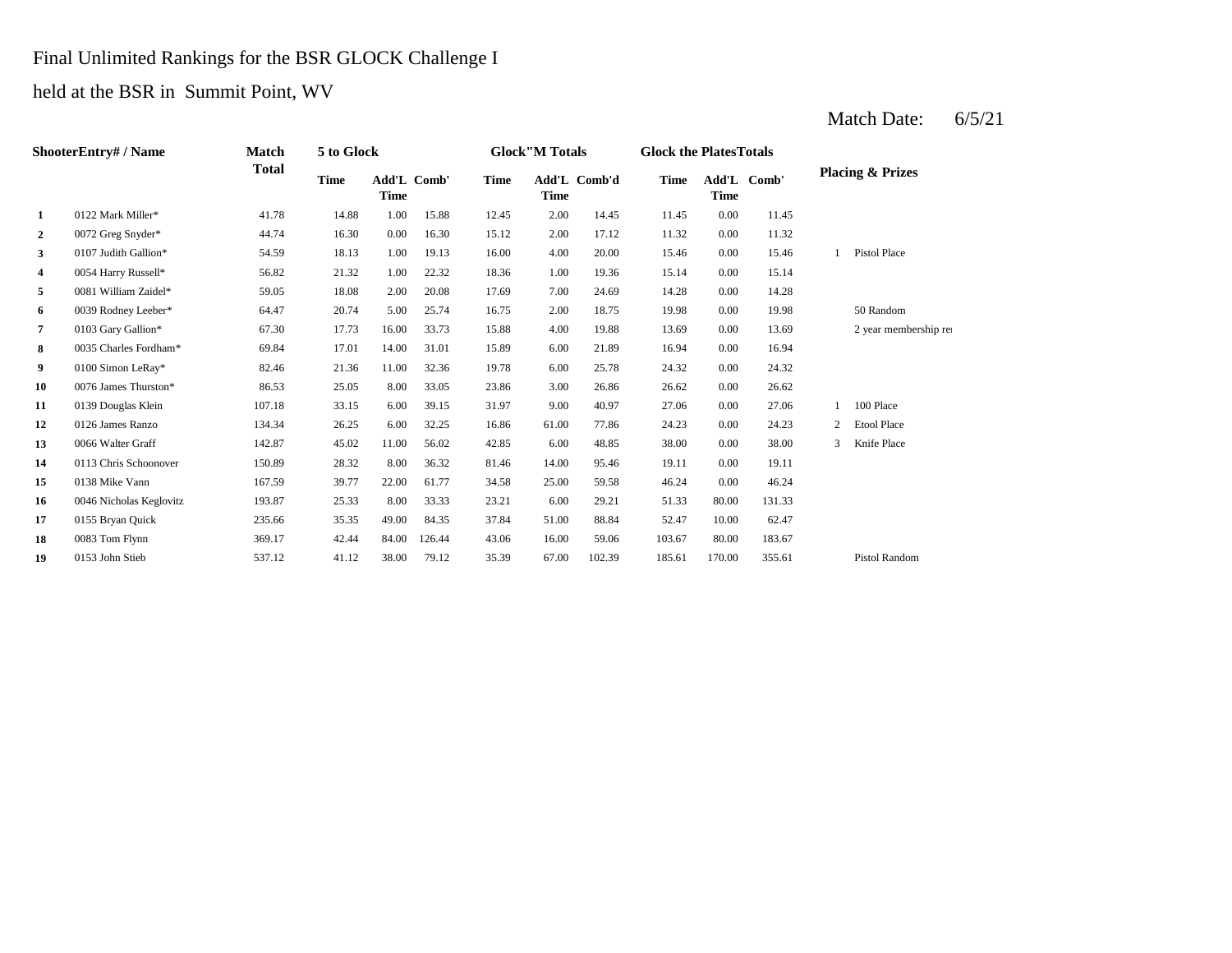#### **Final Team Rankings for the BSR GLOCK Challenge I**

**held at the BSR in Summit Point, WV**

| <b>Master Stock</b> |       |                  |                              |                                                                                                          |  |
|---------------------|-------|------------------|------------------------------|----------------------------------------------------------------------------------------------------------|--|
| <b>Standing</b>     | Score |                  | <b>Team Name</b>             | <b>Team Members</b>                                                                                      |  |
|                     |       | 254.53<br>267.05 | <b>SMLPSA</b><br><b>MCSS</b> | Simon LeRay*, Jon Dabareiner, Tracy Scheffling<br>James Thurston*, Nicholas Keglovitz, Michael Keglovitz |  |
|                     |       |                  |                              |                                                                                                          |  |